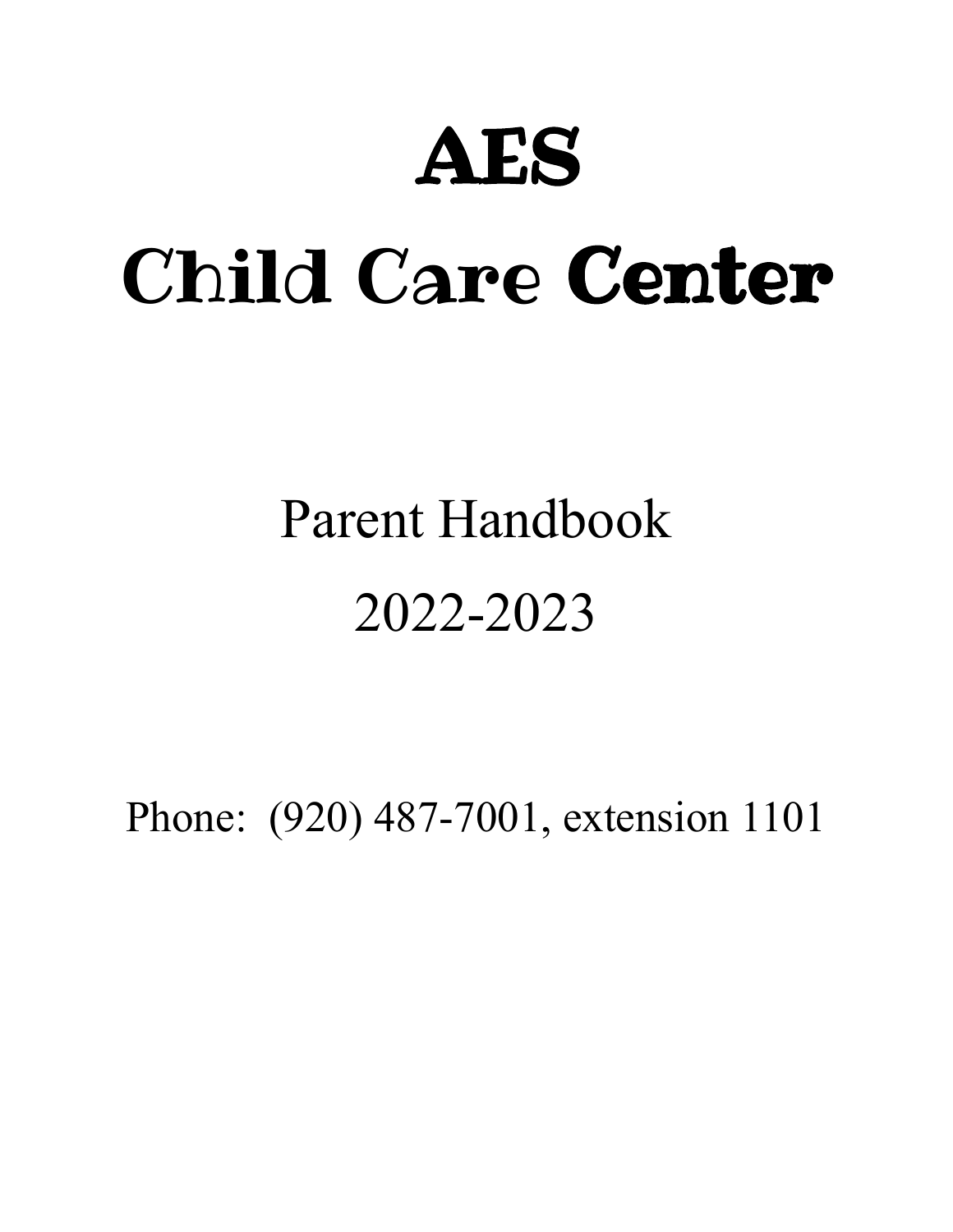# WELCOME

Welcome to the AES Child Care Center. We provide quality child care for children ages 3(potty trained)– 12 years old. We offer before- and after- school care as well as all day. Daily activities will include, but are not limited to circle time, story time, project time, play time, rest time, and snack time.

#### MISSION

Our goal at AES Child Care Center is to accommodate the individual, educational, and child care needs of our AES families by providing quality programs with fun, educational, and enriching age-appropriate activities in a safe and nurturing environment.

# **PHILOSOPHY**

We believe children learn best in a safe and caring environment. We encourage independent thinking, exploration, and discovery through developmentally appropriate curriculum materials. Our focus will be on the whole child- social, physical, intellectual, and emotional development. We believe children will thrive at AES Child Care.

#### ADMISSION

AES Child Care Center will accept any student enrolled in Early Childhood/Little Stars –  $6<sup>th</sup>$ grade (ages 3-12) at AES. The number of children served by the program is based on square footage of the classrooms and staff-to-child ratios for specific age groups.

AES Child Care will require all parents to complete the following forms when registering their child(ren):

\*Enrollment form \*Authorized Drop off/ Pick up Form \*Child Health Report \*Health History and Emergency Care Plan \*Immunization Record \*AES Child Care Student Information \*Walking Permission Slip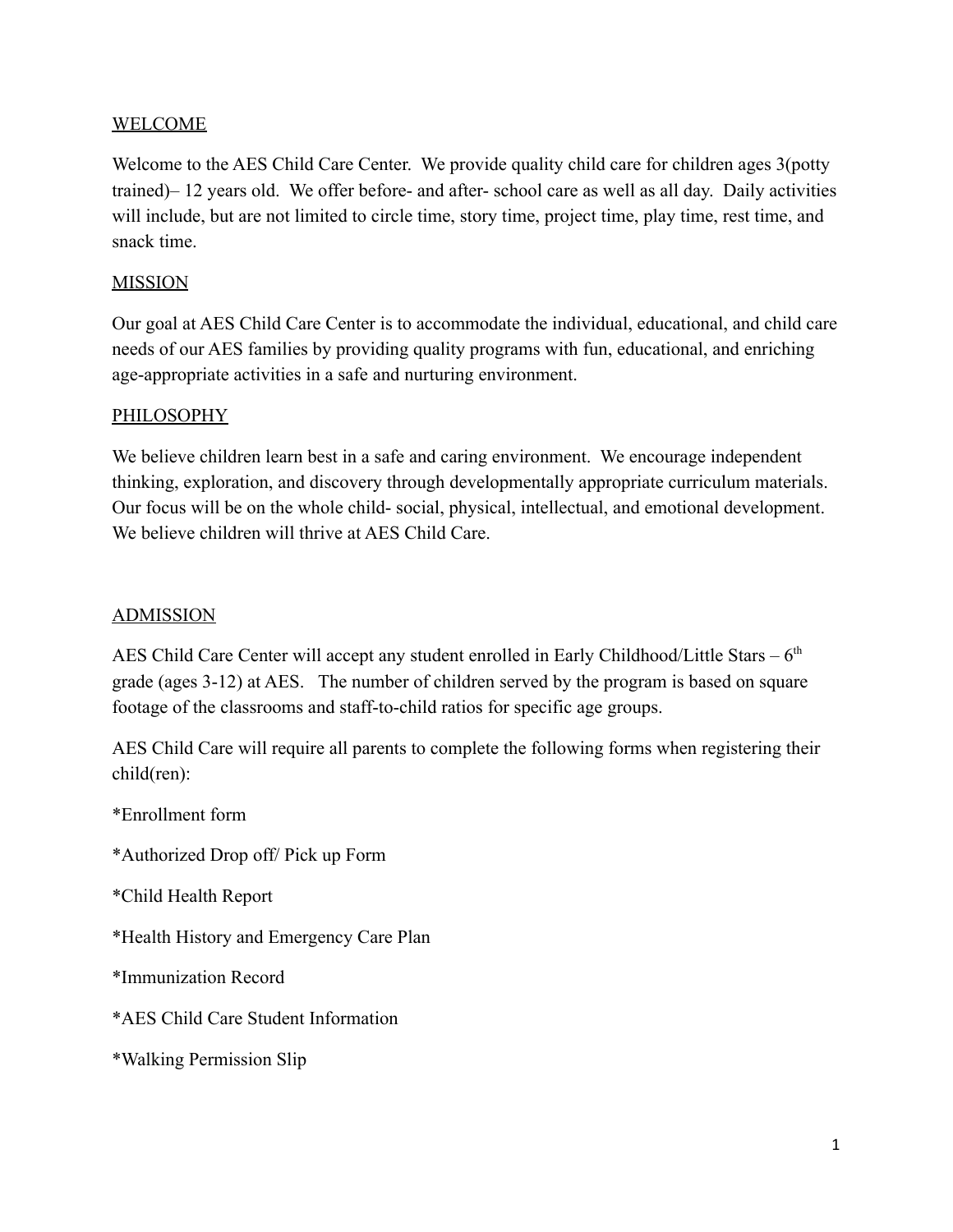\*Playground Permission Slip (if under 5 years old)

# DAYS AND HOURS OF OPERATION

AES Child Care Center will be open year round Monday through Friday from 6:00 a.m.- 6:00 p.m. The child care will follow the regular school calendar as well as offer care through the summer. The center will be open for early release days, parent/teacher conferences, delays, and vacations.

AES Child Care Center will be closed on the following days: Labor Day, Thanksgiving Day and day after Thanksgiving, Christmas Eve, Christmas Day, New Year's Eve, New Year's Day, Good Friday, Memorial Day, July 4<sup>th</sup>, and Friday of Shanty Days.

School is closed on the following days, but the Child Care will be open if needed as follows: October 21, November 21-23, December 26-30, January 16, April 3-7.

The child care will be open on early release days, however there are no early releases on this school calendar.

The child care will remain open its regular hours on two hour snow delays or in situations where students are released early from school, but will be CLOSED on any days the Algoma School District closes due to the weather. Please know that severe conditions may require additional closings.

# DROP OFF AND PICK UP

Children will be dropped off and picked up by the entrance by the bus canopy. It is the door to the right. Ring the doorbell and a staff member with come get your child at drop off and bring them to you at pick up.

# **FEES**

The rate for the 2021/2022 school year is \$3.50 per hour and \$2.50 per hour for each additional child. For Algoma School District staff the rate is \$3.00 per hour and \$2.00 for each additional child.

For those who desire, breakfast and lunch will be provided. Breakfast is free for grades 4K and up. The cost of lunch is \$2.55 per meal. Those wishing to have breakfast and lunch during child care hours will make payments to AES Child Care marked breakfast or lunch.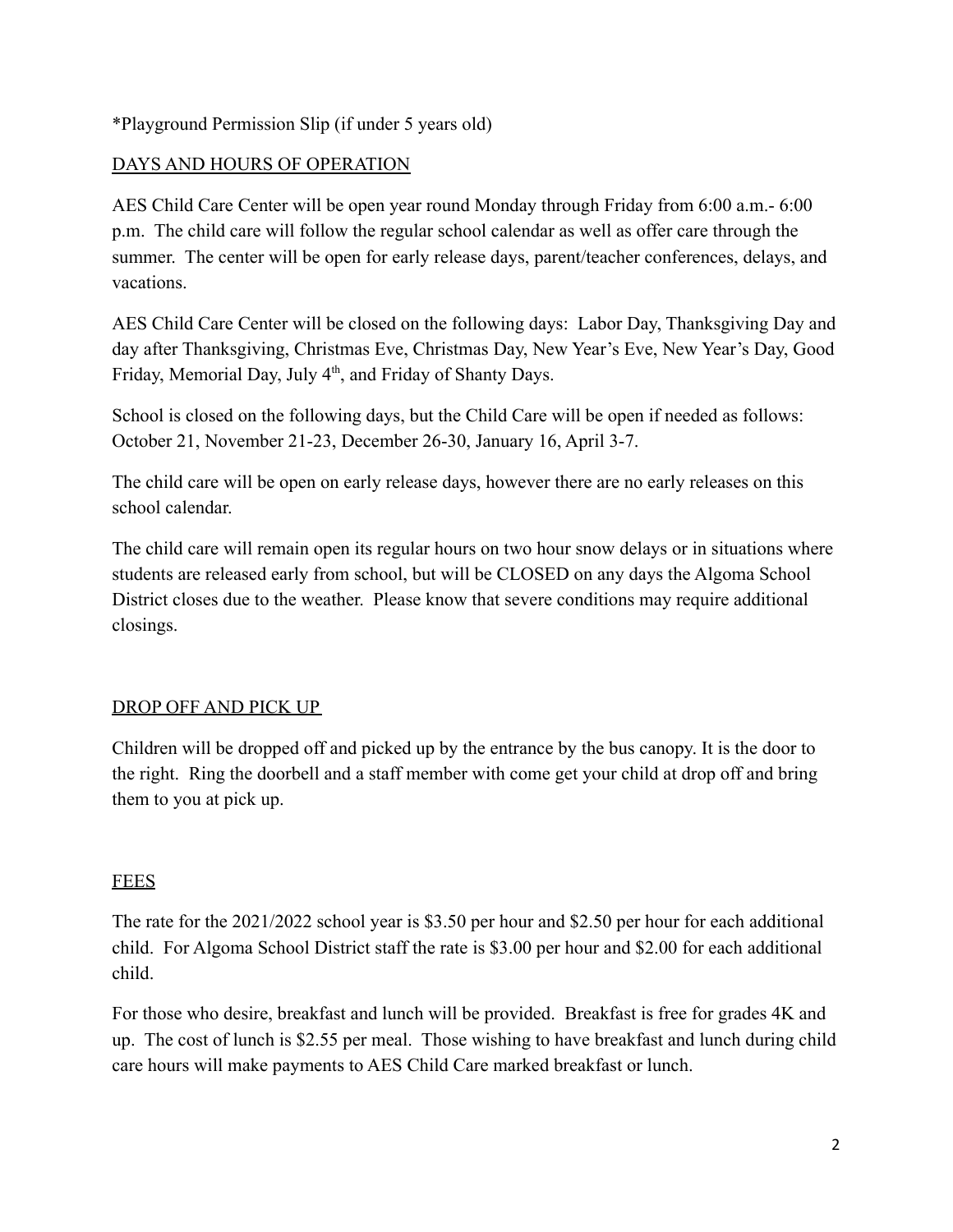Each new child care family is required to pay a \$25.00 enrollment deposit due by the Open House or the first day of child care.

Payments will be made to AES Child Care in the following ways:

\*Payments will be due on Tuesdays for the previous week of care.

\*Payment can be made ahead of time for the week, month, quarter, etc.

An estimated weekly invoice can be provided if wanted.

Payments will be accepted for 30 minute intervals. Fifteen minute time frames will be used for rounding purposes, meaning that 15 minutes or more will incur the charge for 30 minutes of service, while fewer than 15 minutes of service will not incur a charge. Examples are as follows: if you pick up your child by 4:10, checkout time would go back to 4:00; if you pick up at 4:15, checkout time would go to 4:30; if you pick up at 4:40, checkout time goes back to 4:30 and 4:45 checkout time would go to 5:00.

If you plan to keep your child home due to illness or any other reason, **you must notify the child care center.** If there are any changes to your child's schedule (being picked up late, dropped off earlier, need a different day, etc.) you must notify the child care center.

If your child is sick or there was a change in the schedule and you called the center there will be no charge. If you do not call or do not show up you will be charged for the scheduled hours.

\*\*\*Payments are expected when due. If payments are more than a week late, the child will not be able to attend the center until the bill is paid.

There will be a \$5.00 charge for every 15 minutes after 6:00 p.m. until child is picked up.

Children will be signed in and out each day using first and last names (by parent and/or child care staff). This is important because we need to keep a record of each child's attendance on a daily basis. A notebook will be available by the sign in sheet to leave messages or special instructions for staff (i.e, someone else picking up, picked up earlier or later).

AES Child Care Center strives to serve all children and families enrolled in the program.

If an issue arises, the director, teacher, principal, and parents will meet to attempt to resolve the issue. If the issue cannot be resolved, then termination of child care service may be considered.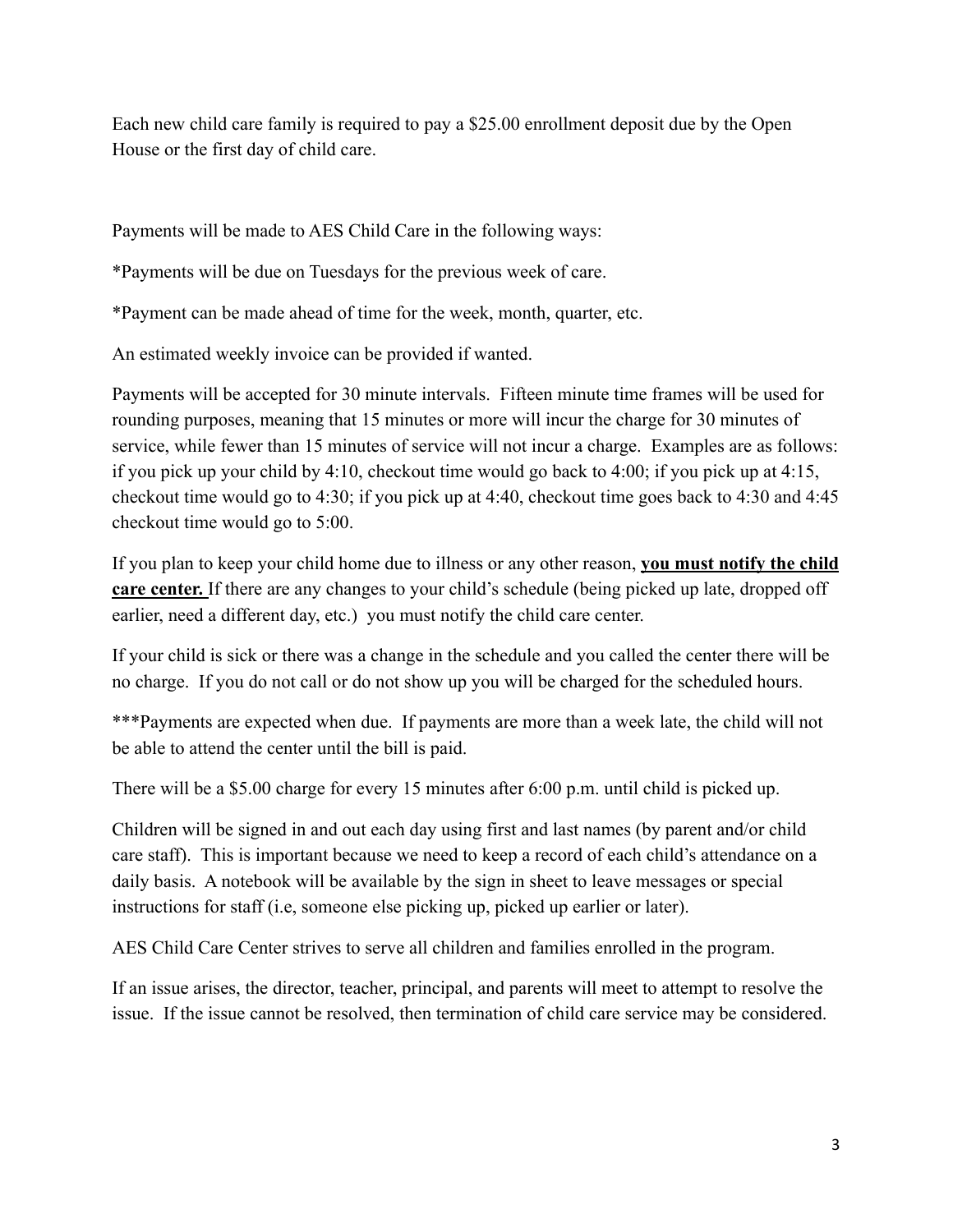# SCHOOL POLICY

AES Child Care will be open for parental observation at any time.

Parents will receive a written copy of the rules and regulations regarding all facets of the program and its operations in the form of a Parent Handbook.

AES Child Care encourages parental involvement that is consistent with the goals and objectives of the school.

It is the policy of AES Child Care to maintain a written record of the daily attendance of each child for the length of time the child is enrolled at AES Child care.

\*\*When you are on site to drop off or pick up your child(ren), you are responsible for your child(ren)\*\*

\*Parents must escort their child into the child care and sign him/her in. The child must be presented to a staff member before the parent leaves. When picking up your child you must sign him/her out, please make sure a staff member sees you. During outside pick up please make sure to come all the way to the wood chips to get your child. Staff will sign children in and out when they are going to or coming from a class.

For children who will be at the child care center during rest/nap time, parents are to supply a blanket (no sleeping bags; no stuffed animals or pillows). The blankets will be kept in a large Ziplock bag provided by child care. The blankets will be sent home every other week for cleaning. The child care will provide mats for sleeping.

All children will be required to have a change of clothing (in plastic bag) stored in the room for emergencies.

Children should be dressed appropriately for the weather.

Toys from home are not permitted.

# HEALTH PROCEDURES

A school nurse will be available according to AES's nursing schedule.

Because a school has a high concentration of people, it is necessary to take specific measures when the health or safety of the group is at risk. A teacher, nurse, or school principal may send a child home who is suspected of having a communicable disease and will notify the parent of such action and the reason(s) it was taken. Examples of such conditions include: sore throat, inflammation of the eyes, fever (temp 101 or higher), lice, ringworm of the scalp, rash, vomiting,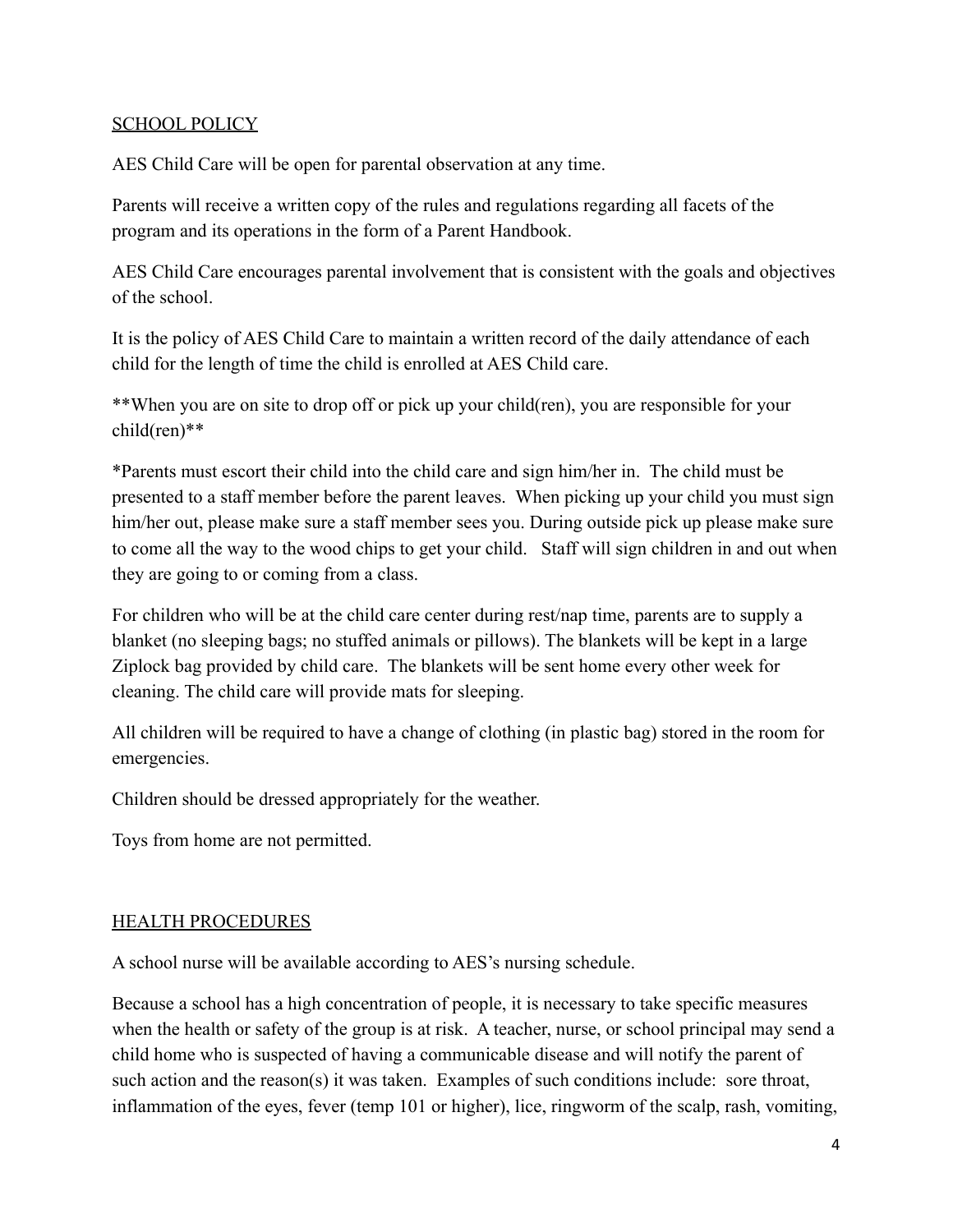diarrhea, and other conditions indicated by the Wisconsin Department of Health and Human **Services** 

School officials may be required to notify local health officials if they suspect a child has a covered communicable disease. School official will comply with notification requirements of the Department of Health and Family Services in addition to notifying the child's parents.

Any child's removal will solely be for the contagious period as specified in the school's administrative guidelines.

Parents are expected to pick up their child, after notification, when deemed necessary.

Children with such conditions may not return to child care until:

\*They are fever free for 24 hours

\*They are diarrhea free for 24 hours

\*They have a doctor's note stating that they have examined the child and that it is safe for the child to return.

\*Children diagnosed with pink eye should be on antibiotics for a full 24 hours before returning to child care.

\*Children diagnosed with strep throat should be on antibiotics a full 48 hours before returning to child care.

\*Children with lice will be checked by the school nurse prior to re-admittance.

At any time a child becomes ill or injured while in the child care the parents will be notified. For minor injuries (scrapes, bruises, etc.) the staff will fill out a form to inform the parents.

An isolation area will be set up for any child who becomes ill while at the child care. This area will always be in sight and hearing of personnel.

Child care staff will notify parents immediately if a child becomes ill. Arrangements must be made to pick up child within 1 hour.

\*All medications must be stored in the elementary school office or designated cabinet in child care and will be administered by designated personnel.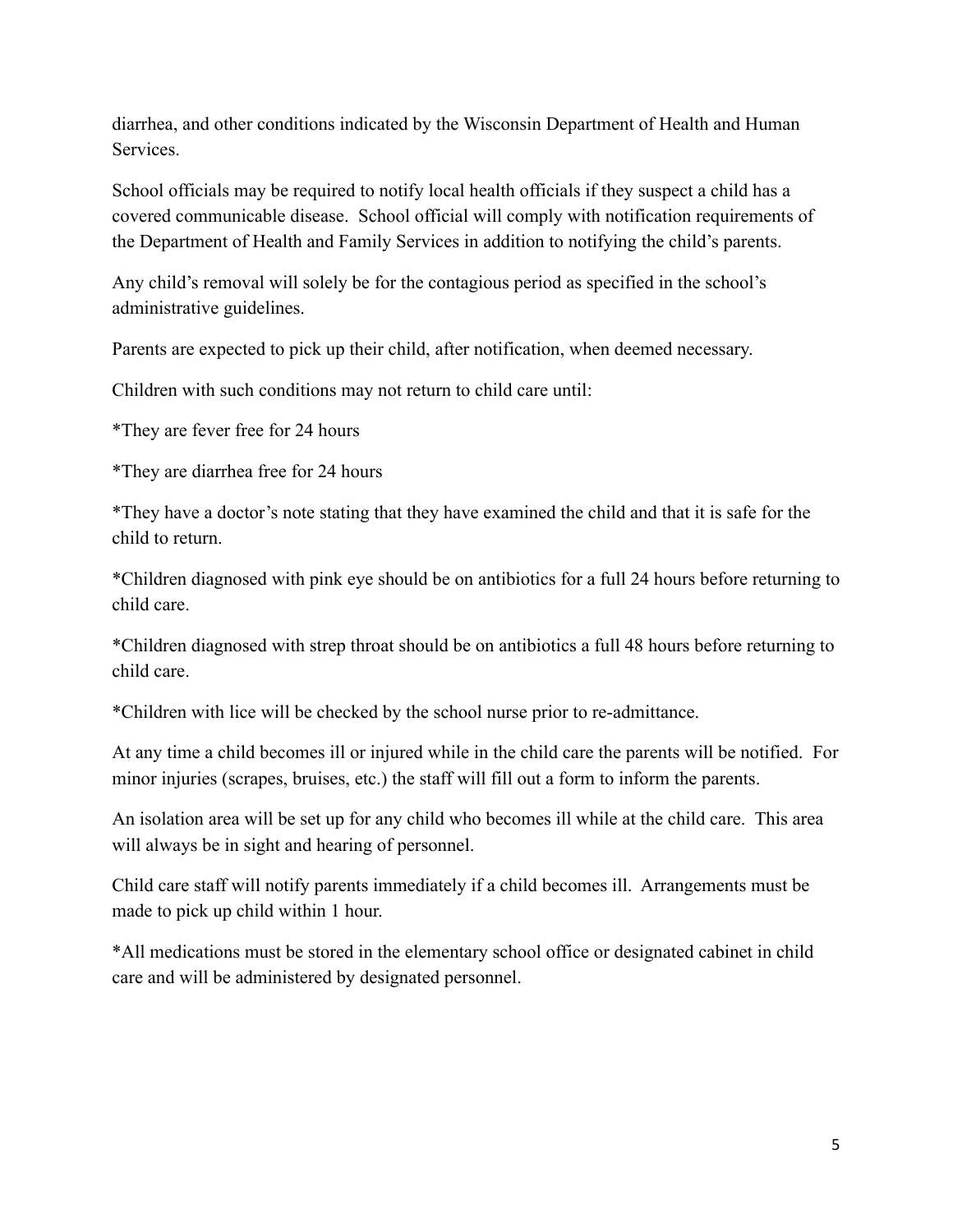# NUTRITION POLICY

Morning and afternoon snacks will be provided at no extra cost to the parents to those children present when food is served. Snack donations would be appreciated but not necessary. However, if your child is enrolled in Early childhood or Little Stars please provide a monthly snack to share with the class. You can send in a cash donation if you prefer.

Lunch will be served in the child care classroom in a relaxed setting to foster socialization and conversation. Children can bring a cold lunch from home or have hot lunch for \$2.55 per meal. Breakfast is free for 4K-6<sup>th</sup> grade students. Breakfast not served on 2 hour delay days. Llunch will be served at 11:00. School breakfast and lunch will not be served on non-school days and during summer months. Parents will provide a lunch and drink.

\*Food allergies must be made known to the director and child's teacher verbally and in written form.

# EDUCATION POLICY

The activities planned for the child care center and the equipment that will be used will assure that the needs of all enrolled children will be met. A monthly themed calendar will be sent home to the families. If at any time parents have any materials, books, ideas, etc, to add to the theme of the week feel free to share them with staff members of the center. In addition, knowing the activities that are going on for the week is a good way to have a family discussion at home.

# DISCIPLINE POLICY

The discipline guidelines for AES Child Care must emphasize a positive guidance format. The adults employed by or who volunteer to help the children are to serve as role models for the children through verbal and non-verbal displays of politeness and respect. No adult will be allowed to use physical means to discipline a child.

\*\*Thank you for enrolling at AES Child Care Center. We look forward to a very exciting year.